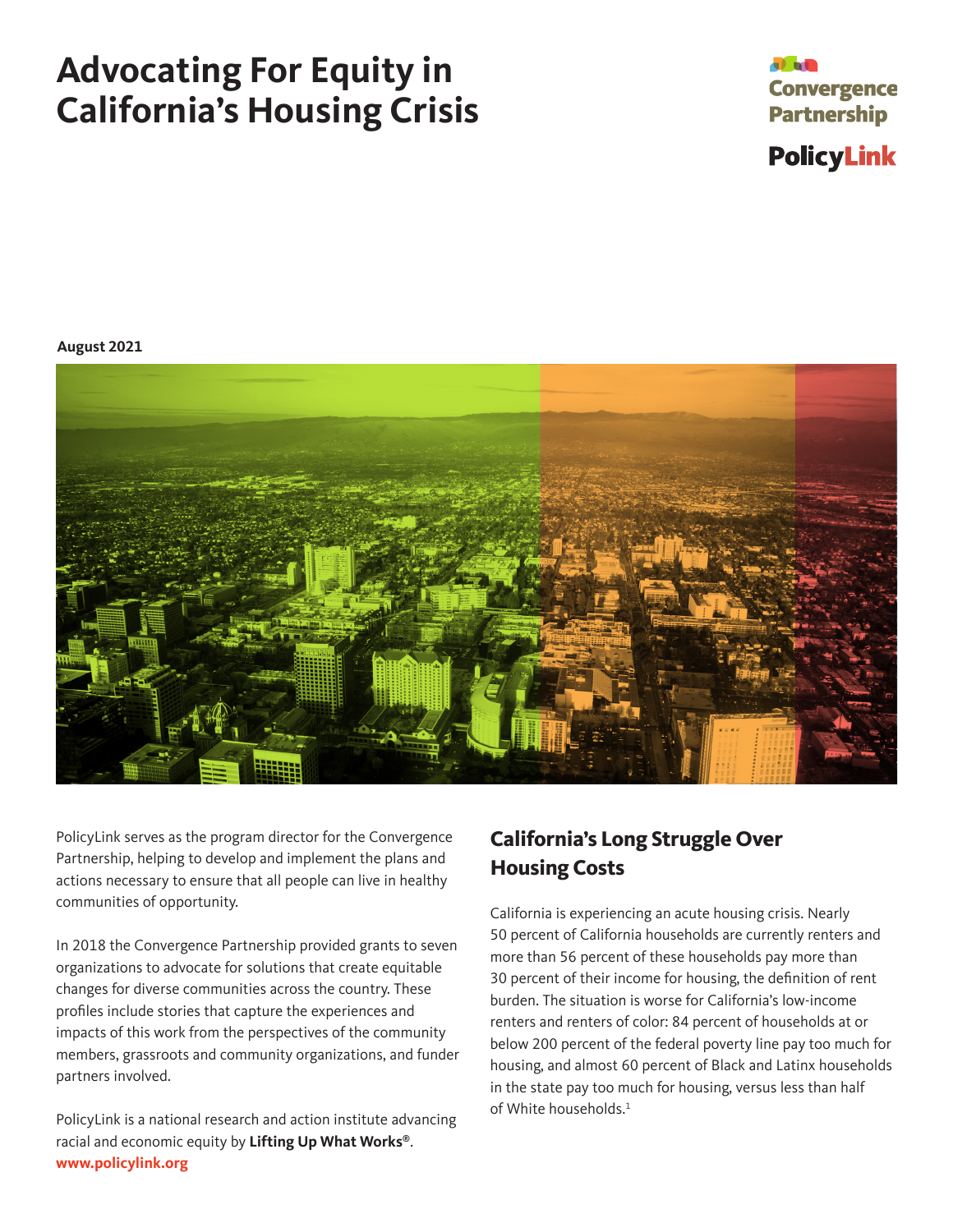<span id="page-1-0"></span>California's struggles over housing are decades old. One important chapter unfolded in 1995, when the Costa-Hawkins Rental Housing Act passed into law, limiting local rent control ordinances in the state. As rents surged over the following decades, tenants' rights groups and other housing advocates pressed for a repeal of the law, to no avail.

Tenacious as Costa-Hawkins has proved to be, it was not indestructible. In 2016, five cities in Northern California put measures for rent control and "just cause for evictions" on the ballot, and two cities passed the measures. That was the first time since Costa-Hawkins that municipalities had seen an expansion of rent regulation and eviction protections for tenants.

Those victories didn't come out of nowhere, says Amy Schur, campaign director of the Alliance of Californians for Community Empowerment (or ACCE, pronounced like "ace"). "Leading up to the vote in 2016, and since then, there's been a resurgence of the tenants' rights movement," says Schur, whose grassroots group has 15,000 members around the state. Among the members are a large number of people most affected by housing costs—including low-income Black and Latinx people. "At ACCE, we're clear that many of our struggles are intersectional. Housing justice impacts all of our constituencies, and so we reach out to organizations that don't have housing justice as a focus, but recognize that it's a concern," such as organized labor and organizations involving low-wage workers and immigrants.

"There is no shortage of knowledge about what kinds of policies we need" to achieve greater housing justice, says Schur. "Unless we organize communities most impacted," she says, "we won't see policies that provide housing justice." ACCE is part of a statewide network of housing advocates and racial equity groups that are working together to coordinate their housing justice efforts both locally and statewide under the banner of the "Miyako Group." Funding from the Convergence Partnership in 2018 and 2019 supported the Miyako Group's narrative strategy and their base-building efforts to connect different advocates and residents across the state.<sup>[2](#page-5-0)</sup> These efforts launched with a major strategy gathering in August 2018. Tenant organizers, community-based organizations, faith groups, policy institutions, researchers, legal service groups, nonprofit developers, and others attending the Miyako gathering affirmed their commitment to racial and economic equity and to working together.

## **Building a Base**

Organizers throughout California have tackled housing issues. In the early 2010s, voters in Los Angeles County supported two measures to put \$160 billion into transit. With 88 cities in LA County, that would mean lots of planning around transit and land use. New development projects would be sprouting up fast around transit hubs.

In a less intense housing market, what might happen normally is that, for example, a rail company would propose building a new line, and local organizations would campaign for "community benefits"—a health clinic or a certain number of low-income housing units. But LA County's situation was not normal. "Our member organizations knew that things were changing rapidly," says Laura Raymond, director of the Alliance for Community Transit-Los Angeles (ACT-LA), a coalition of 36 community groups around the county. Raymond's coalition wanted to get the maximum community benefits for each new project. "Given the fast pace of development, our members decided we needed to work not just on a project-by-project basis, but also regionally."

That decision led ACT-LA to help get a ballot measure in front of voters in November 2016. Measure III would require a certain amount of affordable housing units near any new transit development. The exact number of units was tied to the density of the development, and there was a focus on extremely low-income units. "And we won!" Raymond exclaims. After the victory, ACT-LA battled a repeal measure and now is working to get environmental justice, parks equity, and other features written into the community plans. That's complicated work, as the City of Los Angeles has 35 community plans.

But their work was still not done. In 2018, State Senator Scott Wiener introduced "a bill that would have erased what we'd won," says Raymond. On the surface, SB 827 sounded good, as it encouraged more building near transit stations. "The problem was, there was nothing in the bill about equity," Raymond explains. "It would have removed any local requirements for developers to include affordable housing."

ACT-LA rallied some 40 groups to sign a letter detailing their opposition to the bill, saying, in part, that it "will not achieve its stated goals of combatting exclusionary zoning, will increase speculation, accelerate displacement, and make it harder to build what we need around transit." The letter encouraged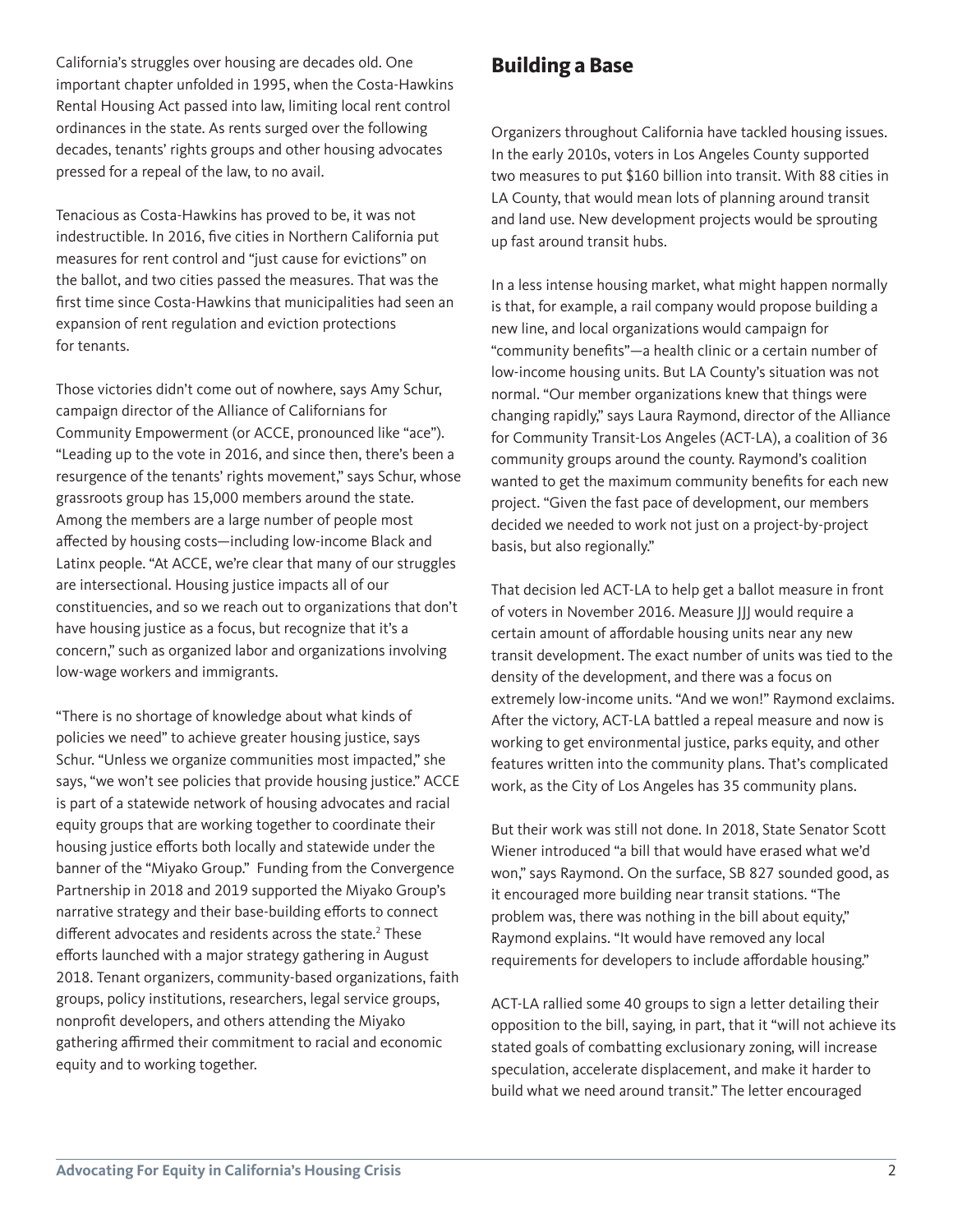Wiener and others who care about housing and transit to instead spark an inclusive dialogue "aimed at making transitrich neighborhoods places where all residents can prosper."

At a committee meeting, ACT-LA's member groups and allies showed up in force, and another senator referred to their letter during the meeting. SB 827 died in committee, but the idea behind it survived. At the end of 2018, Wiener introduced a revised bill, SB 50, that incorporated input from ACT-LA and, to their dismay, from developers. Still, Raymond says, "It's progress. You can see where community groups have power."

## **Turning People Power Into Change**

Housing issues have long been at the forefront of California politics, but they have heated up notably in recent years, as demonstrated by the work of ACCE and ACT-LA. Many communities are struggling for solutions. In the wake of local victories in 2016, housing justice advocates felt they had the momentum to take another run at reversing Costa-Hawkins' statewide limits on rent control. They decided on repeal as a big 10-year goal. By 2018, a major election year in the state, advocates had helped get a measure on the ballot for a public vote. Proposition 10 would allow local governments to adopt rent control on any type of housing, thus repealing the Costa-Hawkins Rental Housing Act.

"Prop 10 yielded an unprecedented—in my career—level of organizing around it. It also sparked a number of local rent control ballot measures," says Richard Marcantonio, a 30-year veteran of justice issues and a managing attorney at Public Advocates. The purpose of all this organizing, he says, is to "bring local groups and residents into the shaping of state policy."

During the August 2018 strategy meeting, Miyako Group members decided to focus on what they called the "three P's":

- **• Protect people from displacement**—help stop the displacement resulting from rent increases, freeway expansion, or lack of tenant protections.
- **• Preserve existing homes**—pursue strategies to make sure that existing housing stock is affordable, properly maintained, and affordable.
- **• Produce affordable housing**—create new affordable housing for low- and moderate-income people who are not served by the high-end housing that developers often pursue.

"We had done alright on protection," says Marcantonio, citing local victories on rent control. The goal of protecting people from displacement is an urgent and ongoing need, as tenants find themselves at risk on new fronts all the time. "However, we had ceded the ground on production," he adds, which is why it became a major topic to tackle at the convening.

Among the group's opponents on housing production were NIMBY ("not in my backyard") activists, typically people from wealthy residential communities who did not want affordable housing built near them. An even more significant source of opposition came, ironically, from a group called "California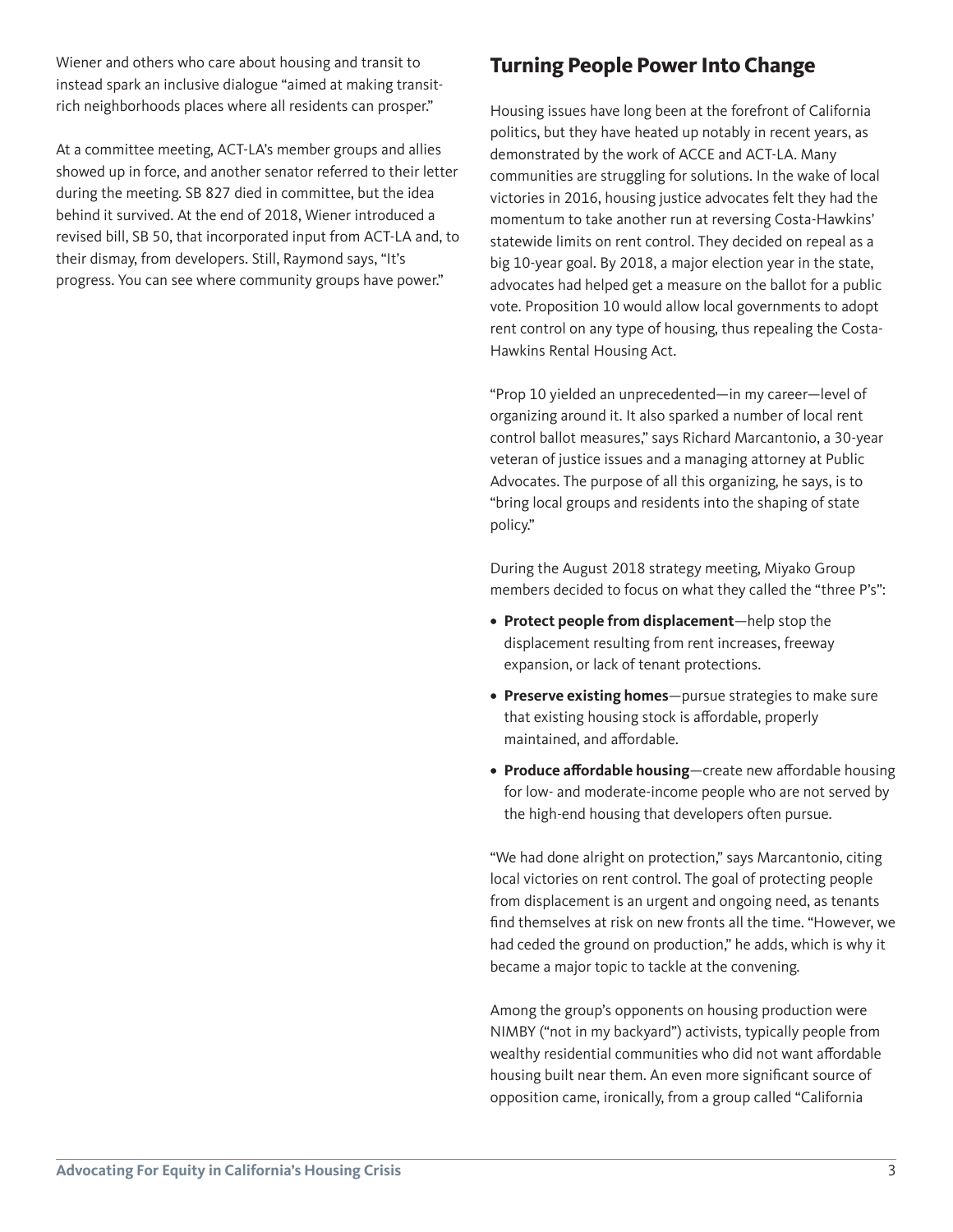YIMBY"—for "yes in my backyard." The real estate–aligned group pushed for more housing production; however, even as they used the language of making California more "affordable and inclusive," they did not support measures for equity or low-income housing.

Housing justice advocates pushed a different narrative, that the market itself was the problem. They pointed a finger at "the billionaire investor class" who helped create the housing crisis, says Marcantonio. Rallying around a slogan of "The rent is too damn high," housing advocates left the August Miyako convening with ever-greater energy.

Sam Tepperman-Gelfant, an attorney with Public Advocates, asserts the importance of grassroots organizing. "We've done a lot of work that's not related to a particular campaign," he says, "but that has helped build connections among people and organizations that has set the stage for better policy. It doesn't play well in a story to say, 'We had quarterly meetings.' But, the interpersonal work is so important."

As the 2018 elections neared, Prop 10 polling showed that it would lose badly. The measure was defeated about 60-40 on November 6, which is better than the 65-35 split that some early polls had predicted. "The loss could have taken the wind out of people's sails. But the movement came out of Prop 10 all fired up," says Schur of ACCE, ticking off a list of victories: Connections were made with tens of thousands of sympathetic voters. Extensive follow-up is keeping supporters active. A dramatic increase occurred in the number of state legislators supporting rent control. Endorsements for Prop 10 were made by major groups like the California Democratic Party and the state building and construction trades.

"We figured we would lose," says Schur. "But as long as we built power for the movement, it's not a long-term loss, it's just a short-term policy defeat." The movement helped change how people talked about housing. Whereas previously the dominant narrative was to just build more housing regardless of equity, now pundits and decision-makers were articulating the need to protect tenants while also building new housing. The slogan "The rent is too damn high" captured people's attention. All this, in spite of the fact that Prop 10 opponents had [outspent](https://www.sfchronicle.com/politics/article/Prop-10-California-rent-control-expansion-13369284.php) its supporters almost three to one.

"After Prop 10, the question was how do we transfer all that grassroots energy into the larger fight for tenant protections and affirmative housing production," says Marcantonio of Public Advocates.

With the housing crisis growing ever worse, a bill to cap rent increases—or what its author, Assemblymember David Chiu, called an "anti-rent-gouging" bill—was introduced and, throughout 2019, wended its way through state legislative committees and public discussion. In September 2019, the bill passed. The Tenant Protection Act, as it is called, limits rent increases to 5 percent per year plus the consumer price index, but no more than 10 percent annually. It also contains a provision that requires landlords to have "just cause" to evict a tenant, such as failure to pay rent.

As major as the Tenant Protection Act victory is, it is not the end of the fight. Advocates will be working to build on the victory in coming years, both at the state and local levels. Rent caps and other tenant protections are only one part of a three-part strategy; the statewide coalition continues to push for preservation of existing housing and production of new housing—all with a commitment to equity written into the law.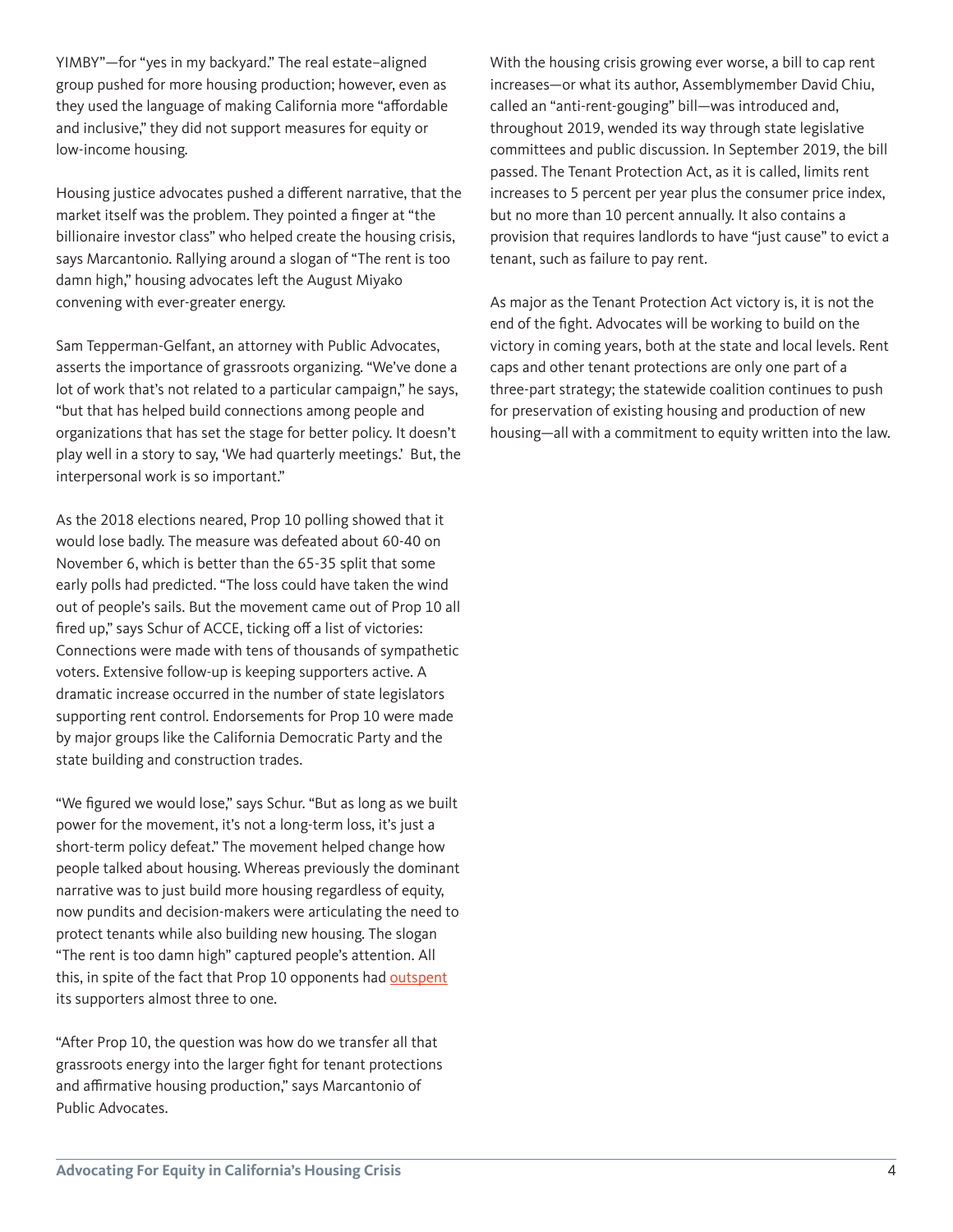## **Continuing the Fight**

Convergence Partnership support enabled the vital basebuilding work that groups like ACCE, ACT-LA, and Public Advocates have done on housing equity.

"Many funders ask, 'Why should I support a coalition when I can just fund all these local groups instead?'" says Raymond of ACT-LA. It is essential to fund the local groups, she says, because they are the ones that have the tightest relationships in their communities. "But coalitions mean you can better coordinate work on a regional or state level."

What's more, advocates say, housing issues cross county borders and geographical boundaries. Developers reach into all corners of California. People migrate to where they can afford to live. Homeless people respond to climate and living conditions. If people and issues cross borders, so too must housing justice groups.

"We need to fight the air war, with great messaging—especially in a statewide campaign," says Schur of ACCE. "But that's a complement to community organizing"—the ground war. "It's one thing to win an immediate policy fight by whatever means are most efficient, but it's another thing to build power for the long term."

Even as they were vastly outspent by opponents, the coalition did well in the "air war" on Prop 10, partly with its slogan "The rent is too damn high." That message was successful not solely because it was pithy and a little provocative, but because it was the product of extensive grassroots organizing. Local communities throughout the state took it on because they had helped create it in the first place.

It wasn't just the money that mattered to partner organizations in California; the Convergence Partnership's commitment to racial equity was also important. "Our membership base is low-income communities and communities of color," says Schur. The challenge they faced was how to broaden the statewide coalition while retaining their commitment to their base and to racial equity. With support and encouragement from the Convergence Partnership, "I feel that we're threading that needle," says Schur, "both through our formal structures and our political education."

### **Acknowledgments**

Convergence Partnership would like to thank [Working](https://workingnarratives.org/)  [Narratives](https://workingnarratives.org/) for developing this profile, especially Paul VanDecarr, Nick Szuberla, and Mik Moore (Moore + [Associates\)](http://mooreandassociates.co/).

The Partnership would also like to extend deep appreciation to the following partners for contributing their valuable time, experiences, and insights to these stories:

- Amy Schur, [Alliance of Californians for Community](https://www.acceaction.org/)  [Empowerment](https://www.acceaction.org/)
- Laura Raymond, [ACT-LA \(Alliance for Community Transit,](http://allianceforcommunitytransit.org/)  [Los Angeles\)](http://allianceforcommunitytransit.org/)
- Richard Marcantonio, [Public Advocates](https://www.publicadvocates.org/)
- Sam Tepperman-Gelfant, [Public Advocates](https://www.publicadvocates.org/)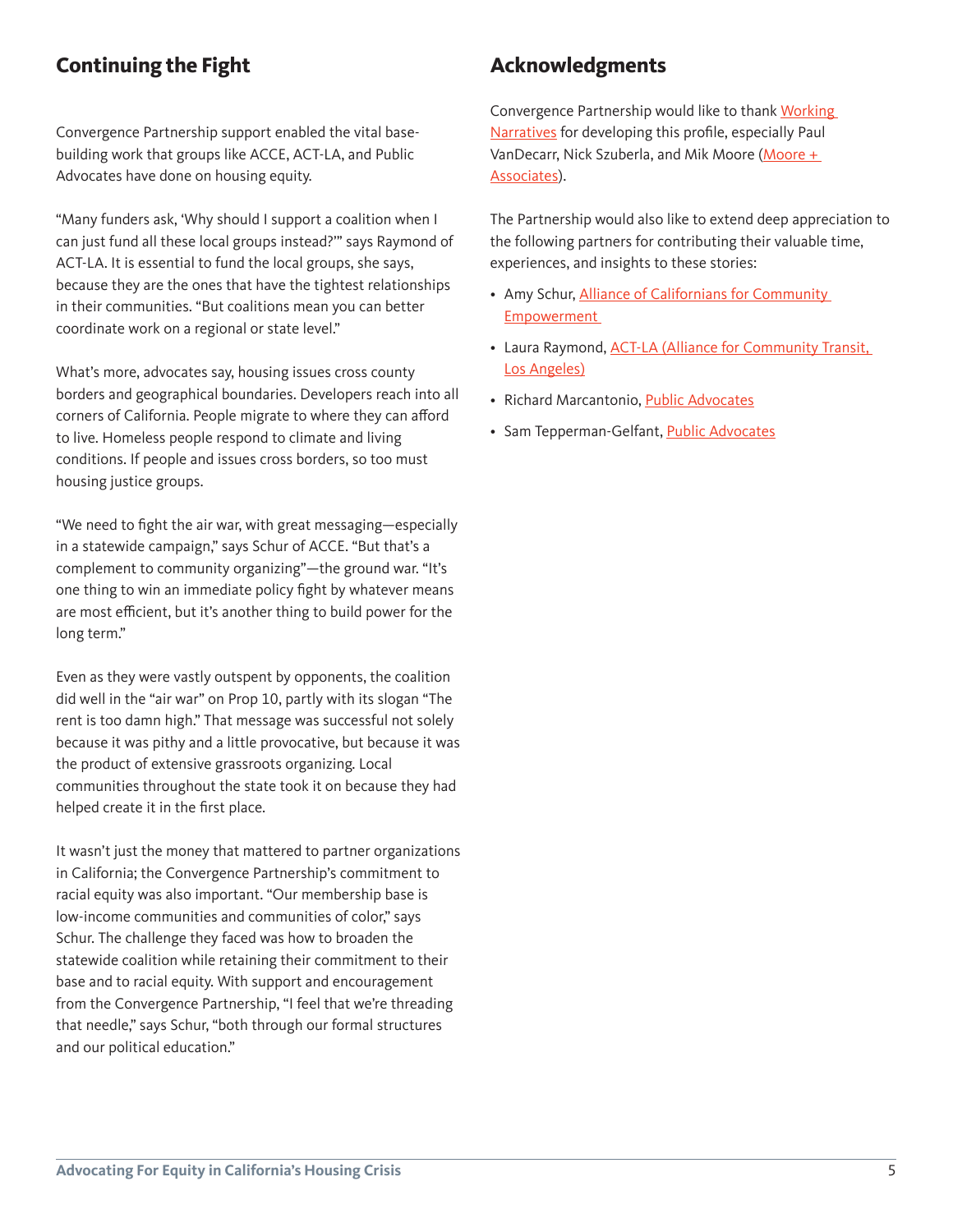## <span id="page-5-0"></span>**Notes**

- [1](#page-0-0) National Equity Atlas, "Connectedness," PolicyLink and the USC Equity Research Institute, formerly the USC Program for Environmental and Regional Equity, accessed October 2020, [https://](https://nationalequityatlas.org/indicators#Connectedness.  ) [nationalequityatlas.org/indicators#Connectedness](https://nationalequityatlas.org/indicators#Connectedness.  ).
- [2](#page-1-0) Although elements of this story include legislative advocacy, Convergence Partnership funding was not used for any lobbyingrelated activities.